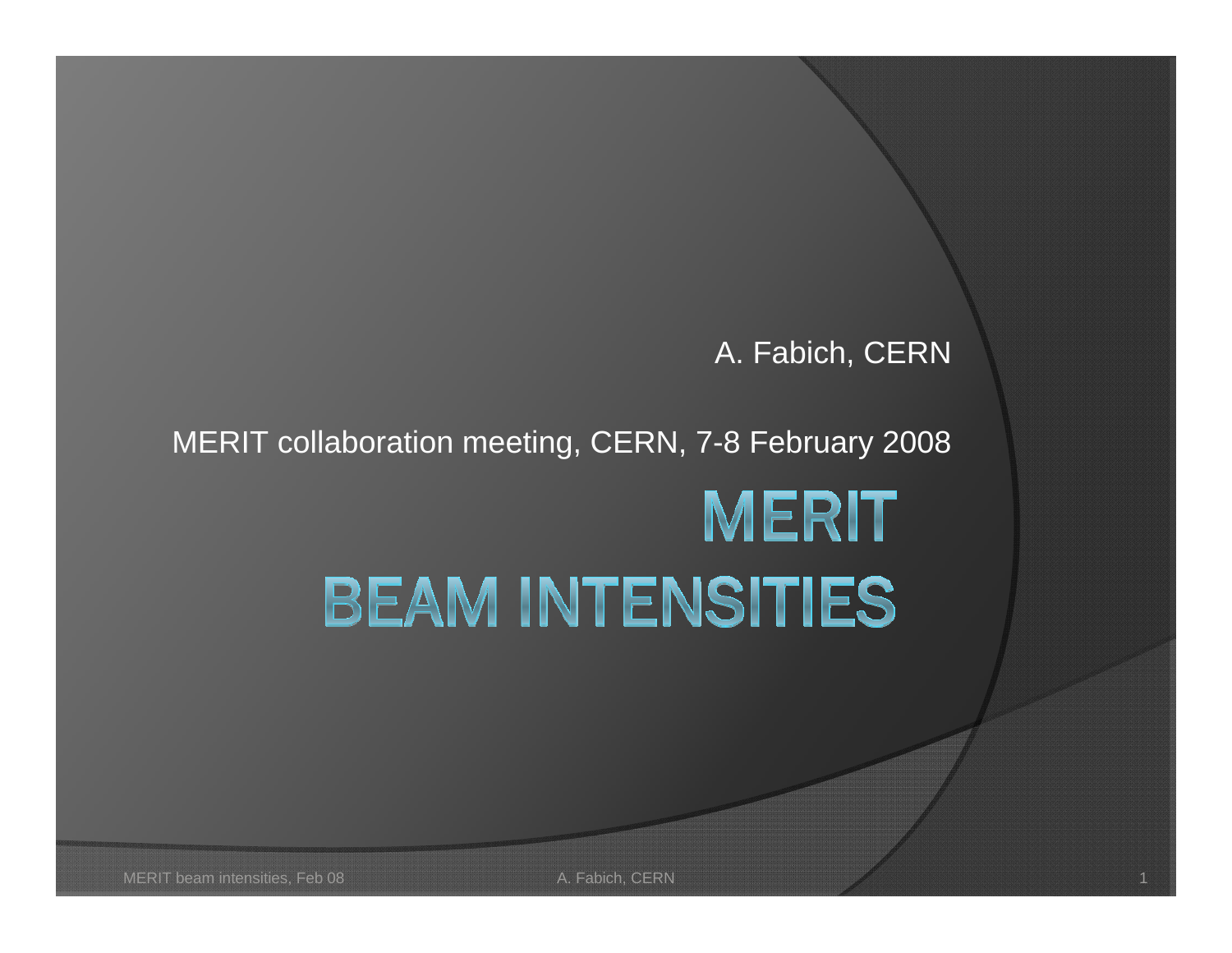### **Contents**

- Single bunch intensities
- Relative precision of a few percent
	- $\bullet$ • Must be better than the aimed precision for detecting production deficiencies due to cavitation.
- Beam intensity monitors
- Data synchronization
- MERIT BCT data and analysis
- PS transformer data
- Self-contained analysis and comparison of different systems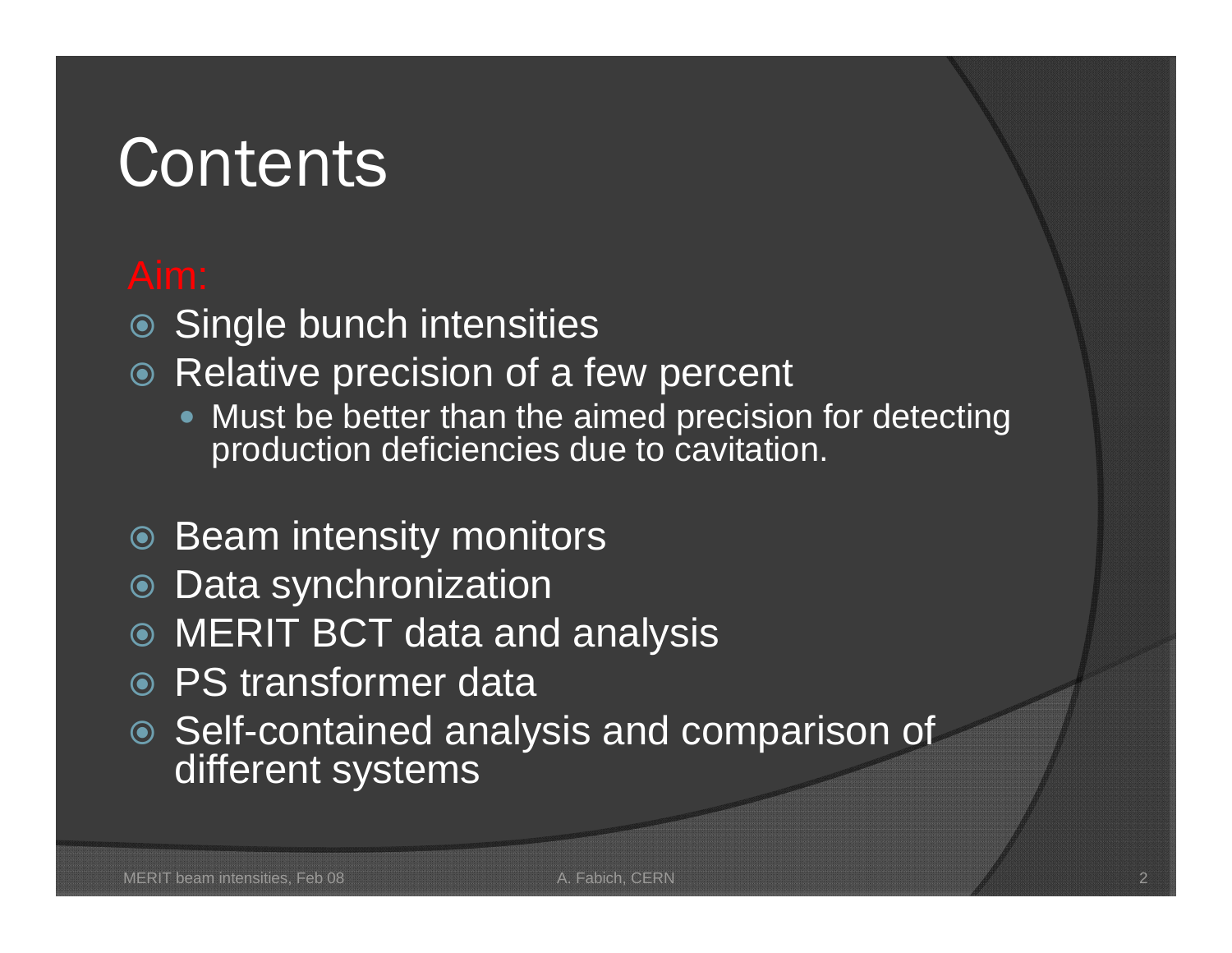# Beam intensity monitors

#### **BSM**

- Bunch shape measurements in the PS ring
- On last turn before extraction
- Single bunch intensities available
- $\bullet$ Not always recorded, data stored graphically

#### 2.BeamCurrentTransformers (PSCT) on TT2

- $\bullet$ Pulse intensities measured, no single bunch intensities
- "wrongly" measured intensities for pulses in pump-probe method beyond a certain delay
- Automatic logging (data electronically available)

#### 3.MERIT BCT on TT2A (MCT)

- $\bullet$ About 10 meter upstream of z=0
- Single bunch intensities available
- 500 MHz (2 ns) sampling rate
- Attenuation factor was increased x2, once on 26.Oct 2008 at 16:03 (BCT time)
- Automatic logging (data electronically available)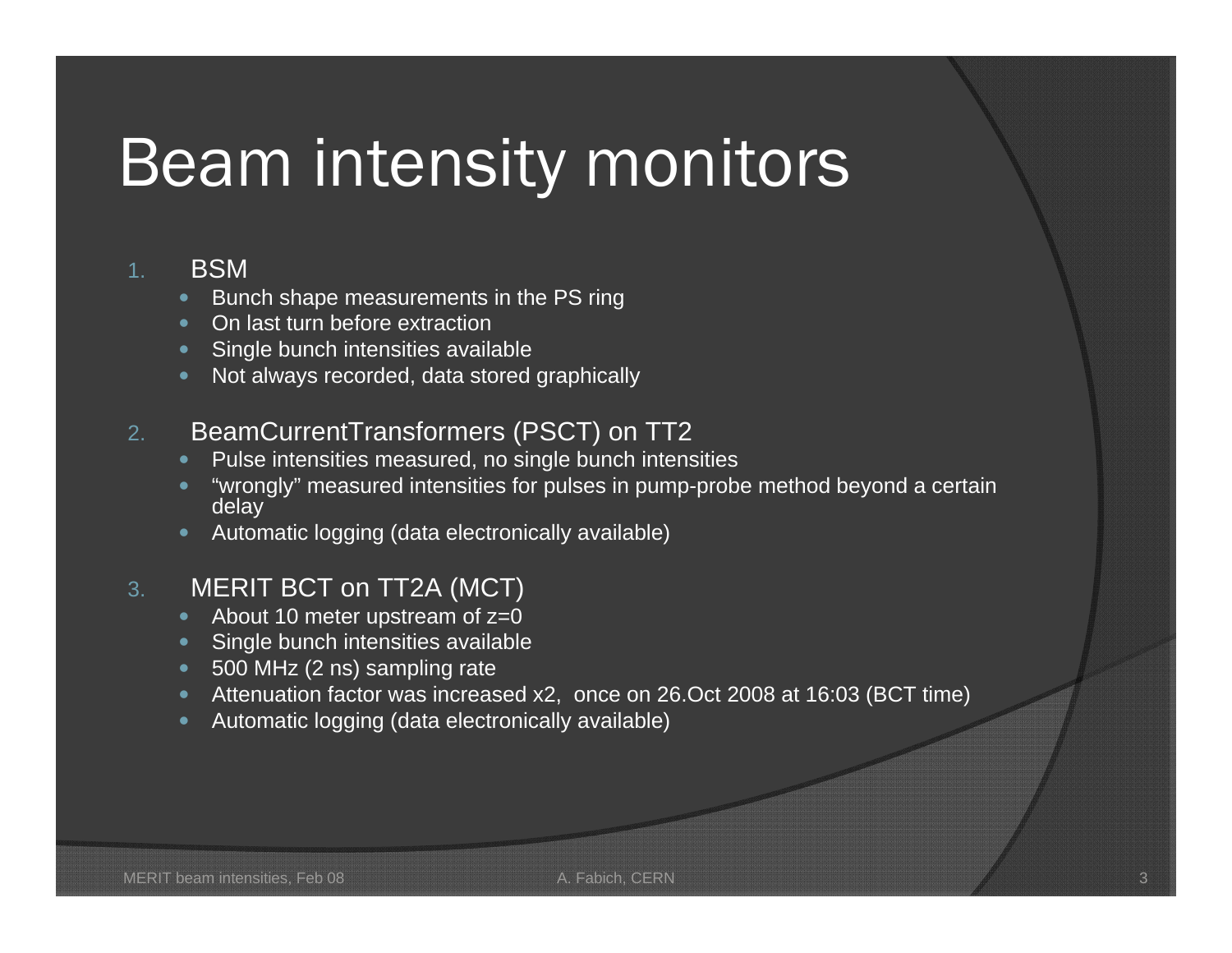#### The crux of the matter is in the details ....which takes a long time to analyse

...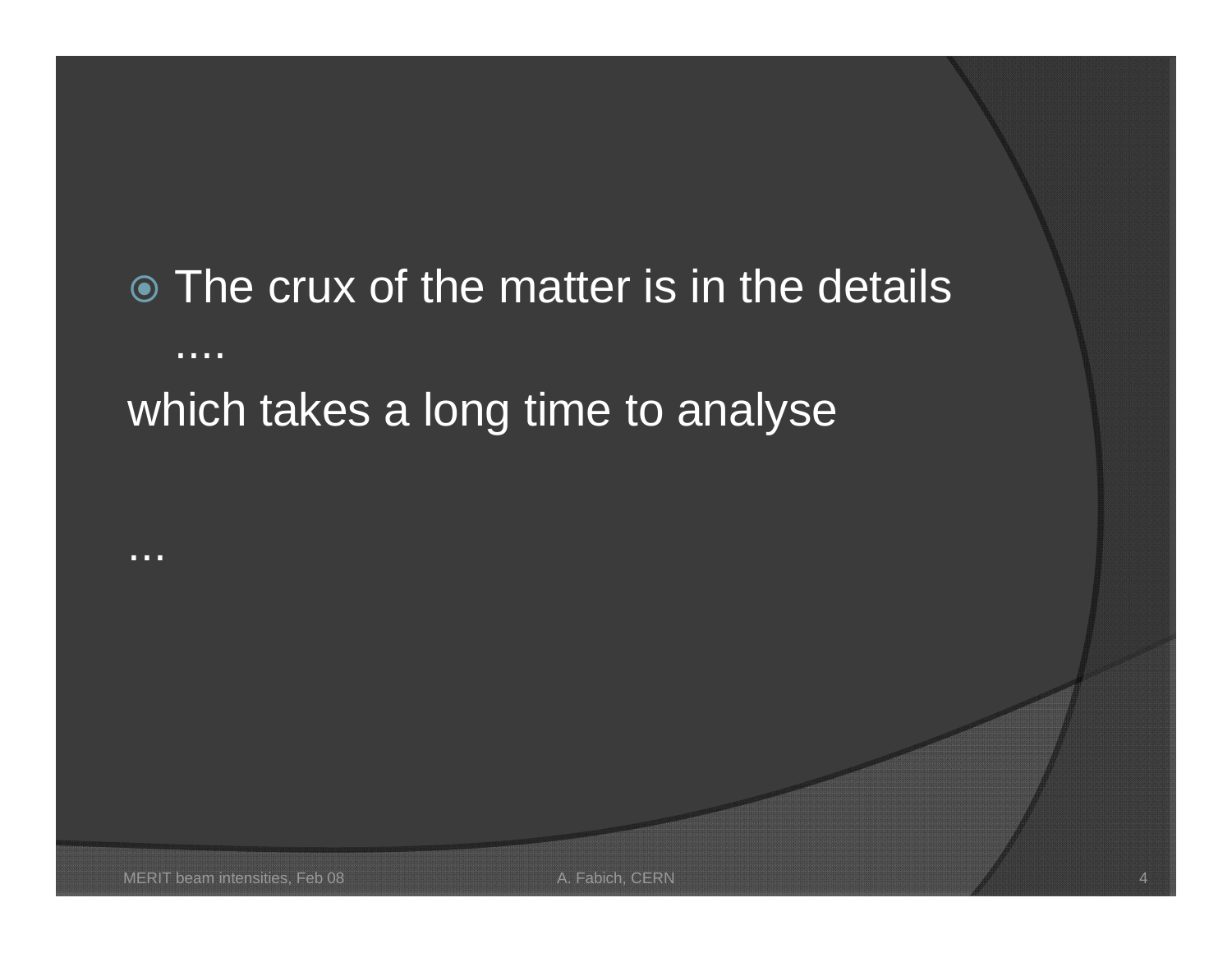# Step 1 - Synchronize data

Sources with different data management and timing systems

Ilias prepared a file with all major parameters combined with beam run numbers.

- $\odot$ MERIT logbook and beam run numbers
- $\odot$  PS logging system (PSCTs, B-fields ...)
	- $\bullet$  UTC time (2 hour off, 1 hour off after 28<sup>th</sup> Oct. 2007) compared to CERN time GMT+1)
- $\odot$  MERIT BCT, stand-alone server (with different day-light adjustments than usual)
- $\odot$ Mercury system
- $\odot$ Particle detector systems

For the case of beam intensities:

- $\odot$ Satisfactory!
- $\bullet$  Minor discrepancy, where the discrepancy has other origins than timing synchronization.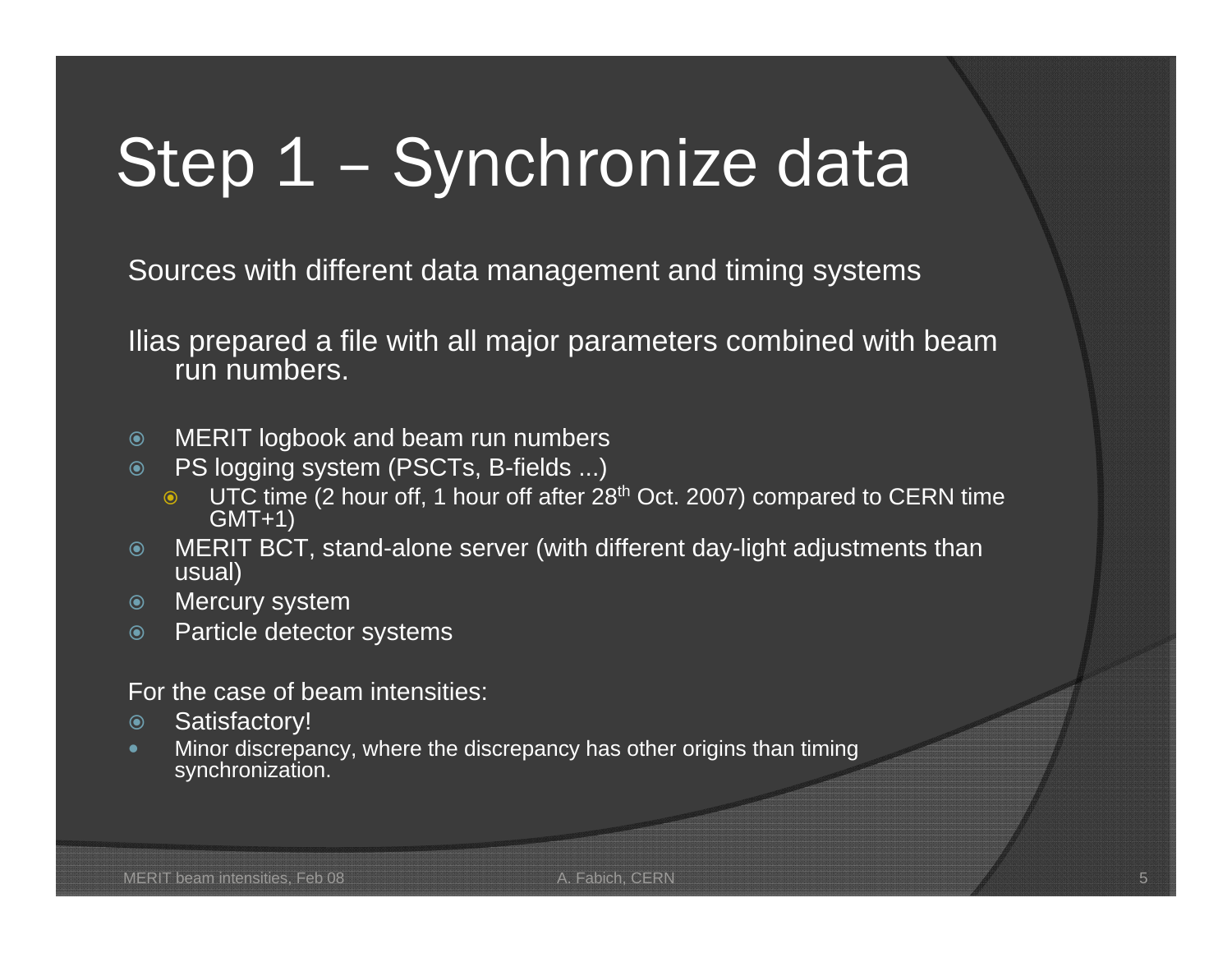# A typical MCT recording

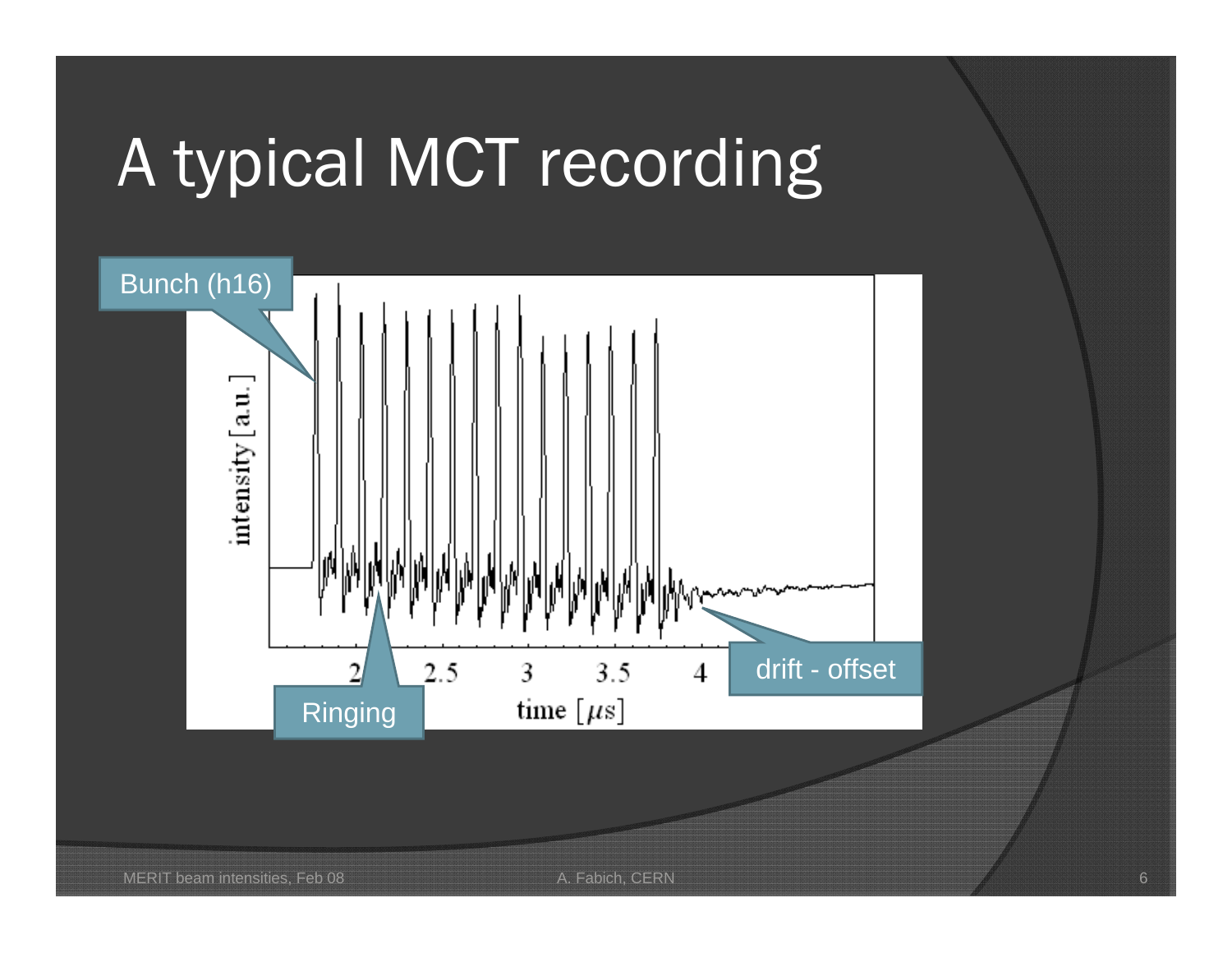#### PS in different harmonic modes

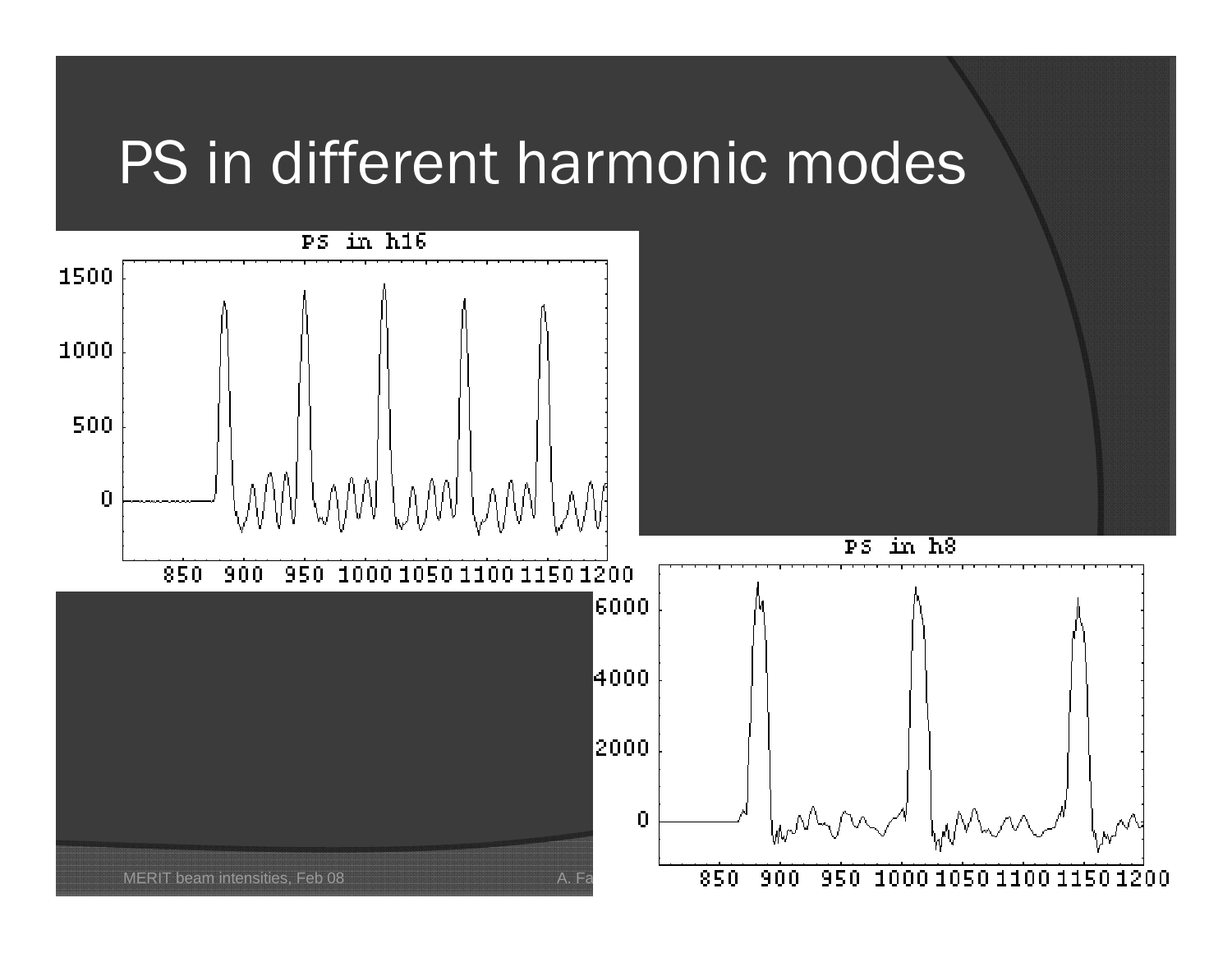### Single pulse response

All single h16-bunches  $\odot$ normalized to unity.

● Time shifted



Left: start of MCT response Center: ringing up to "next" bunch Right: Numerical integral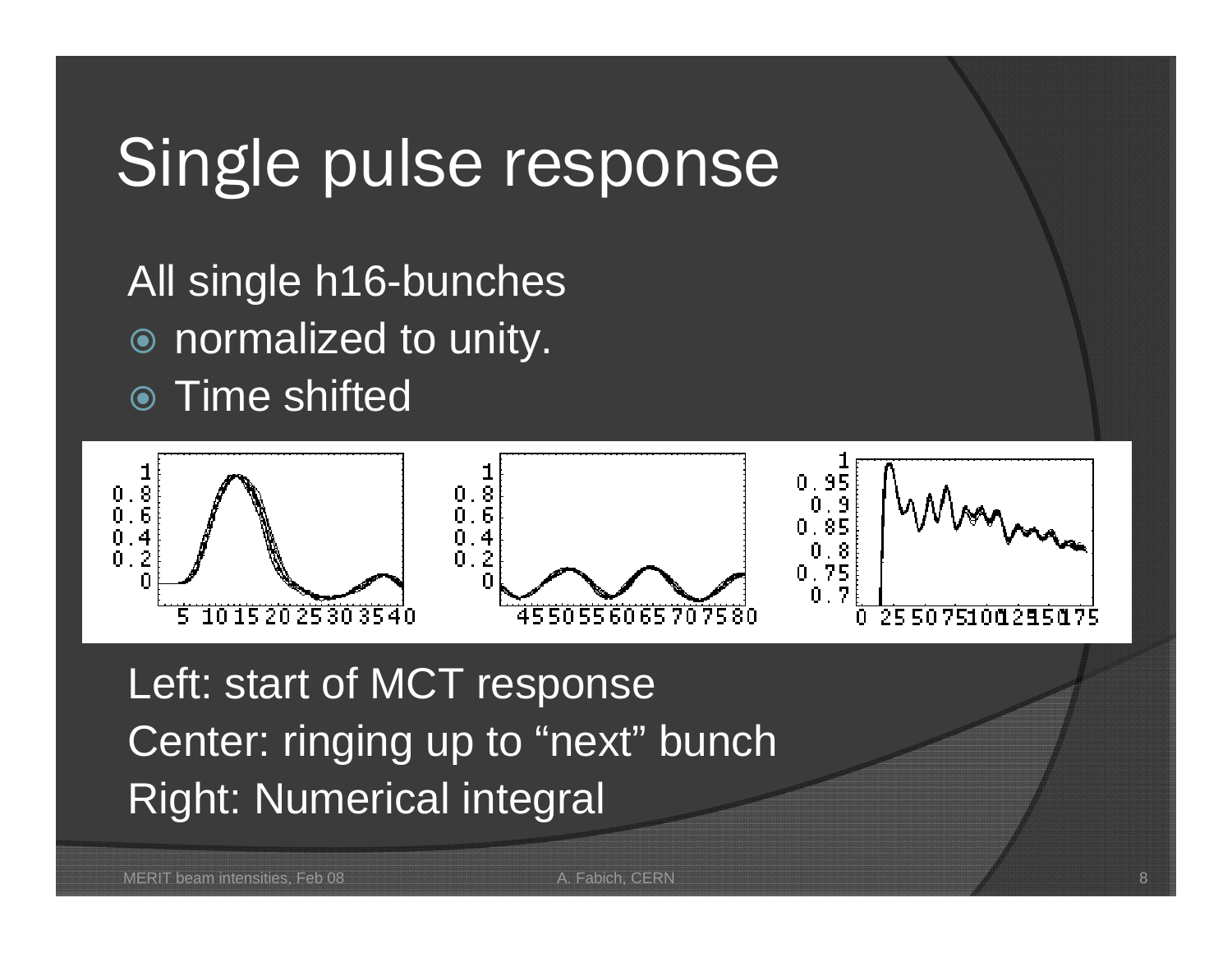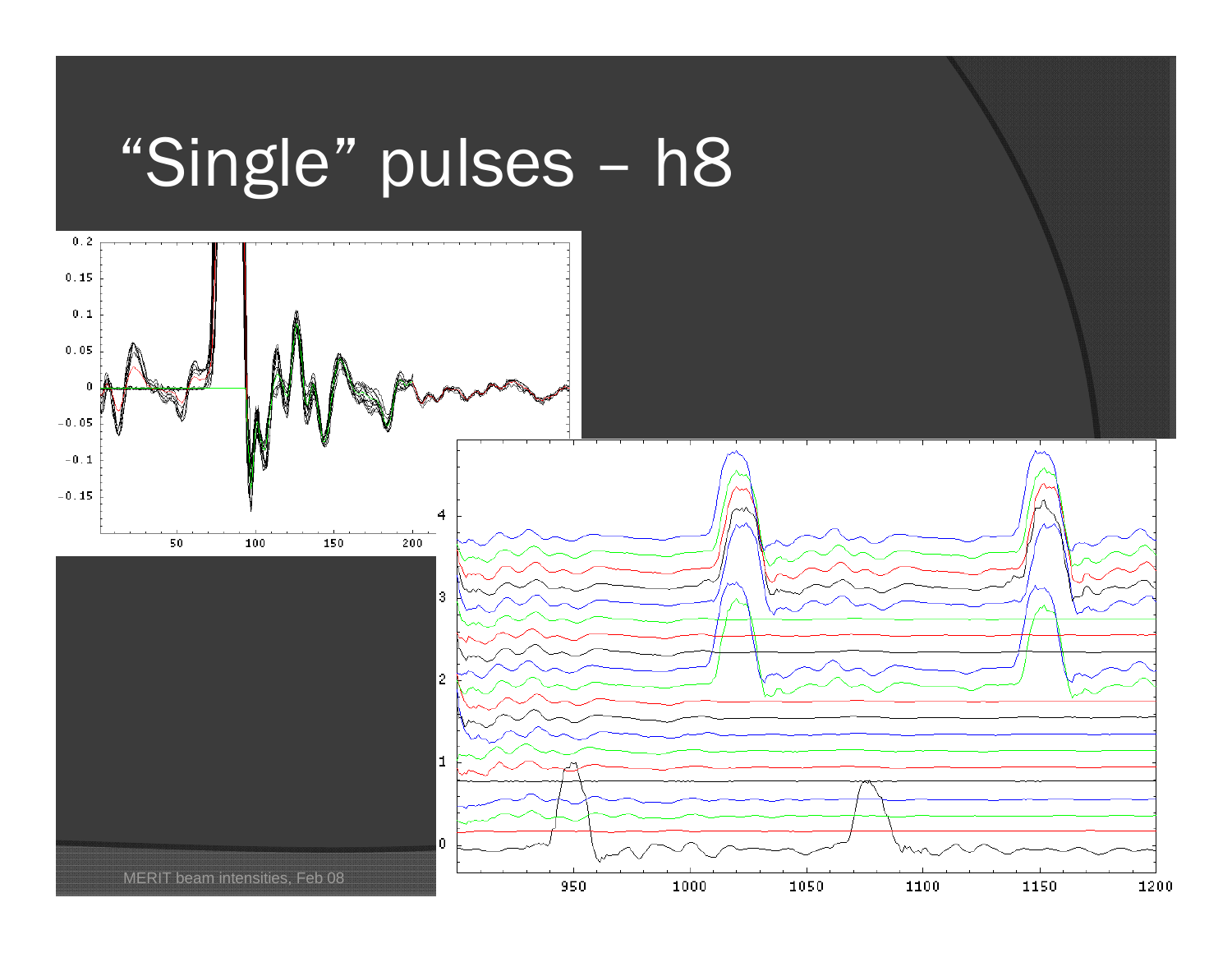#### Analysis – step by step

 Any beam taken (in fact 2007-10- 31,10:00:52 transformer time)

- harmonic 16
- 16 bunches
- NO pump-probe; extraction within one turn

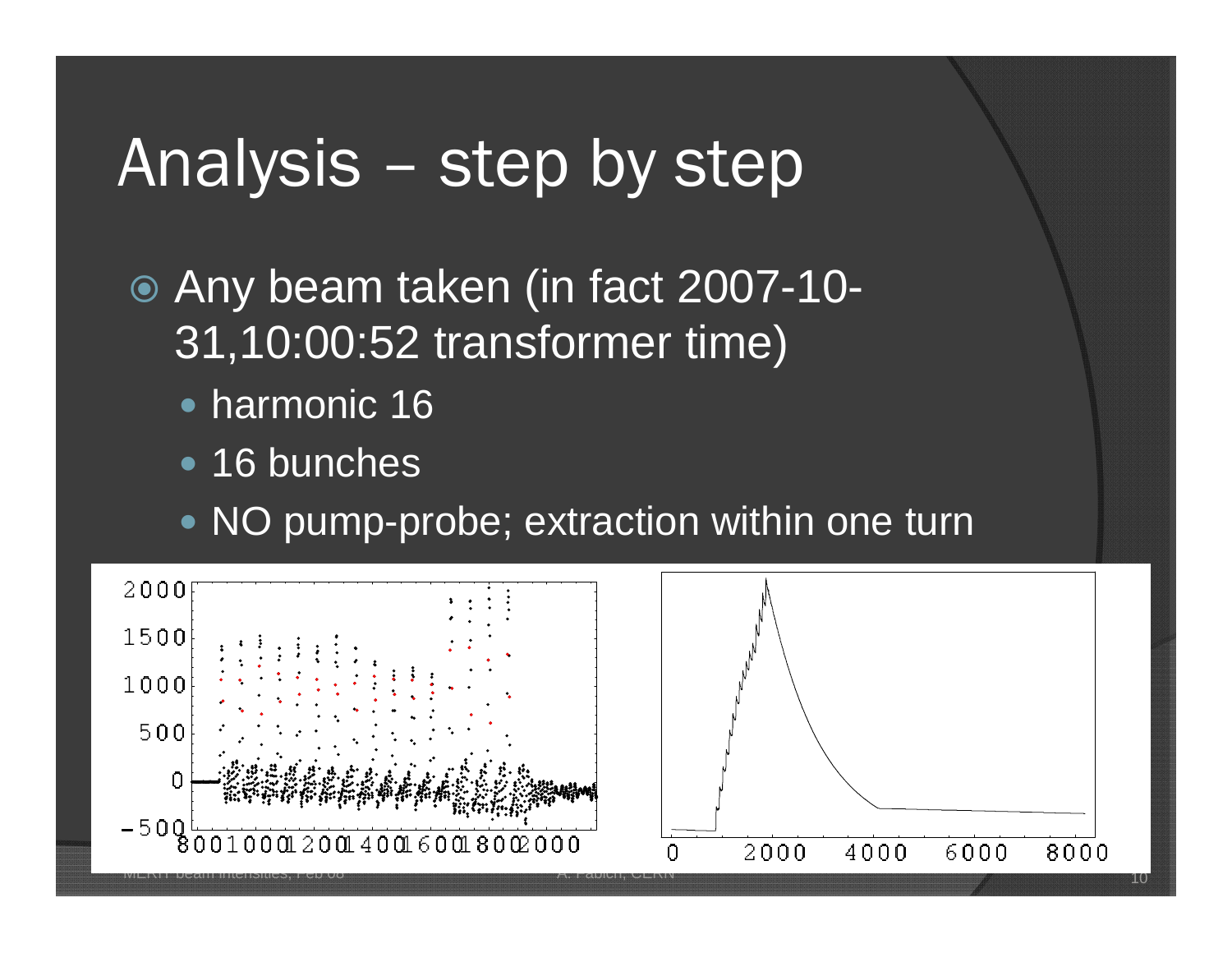#### Reconstruct with single pulse response

(single pulse from 2007-10-29 16:20:51)

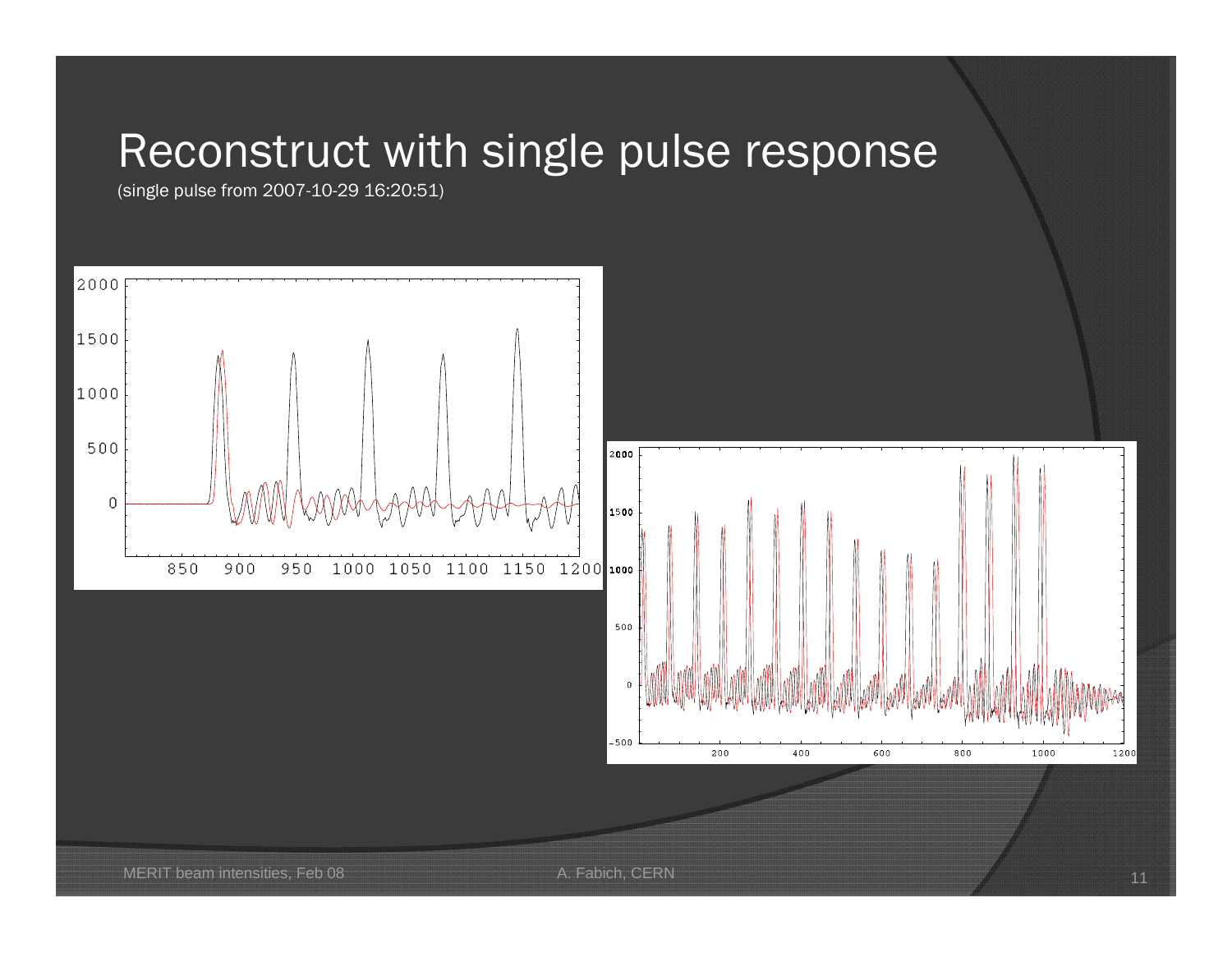### The intensity integral





MERIT beam intensities, Feb 08 **A. Fabich, CERN** 12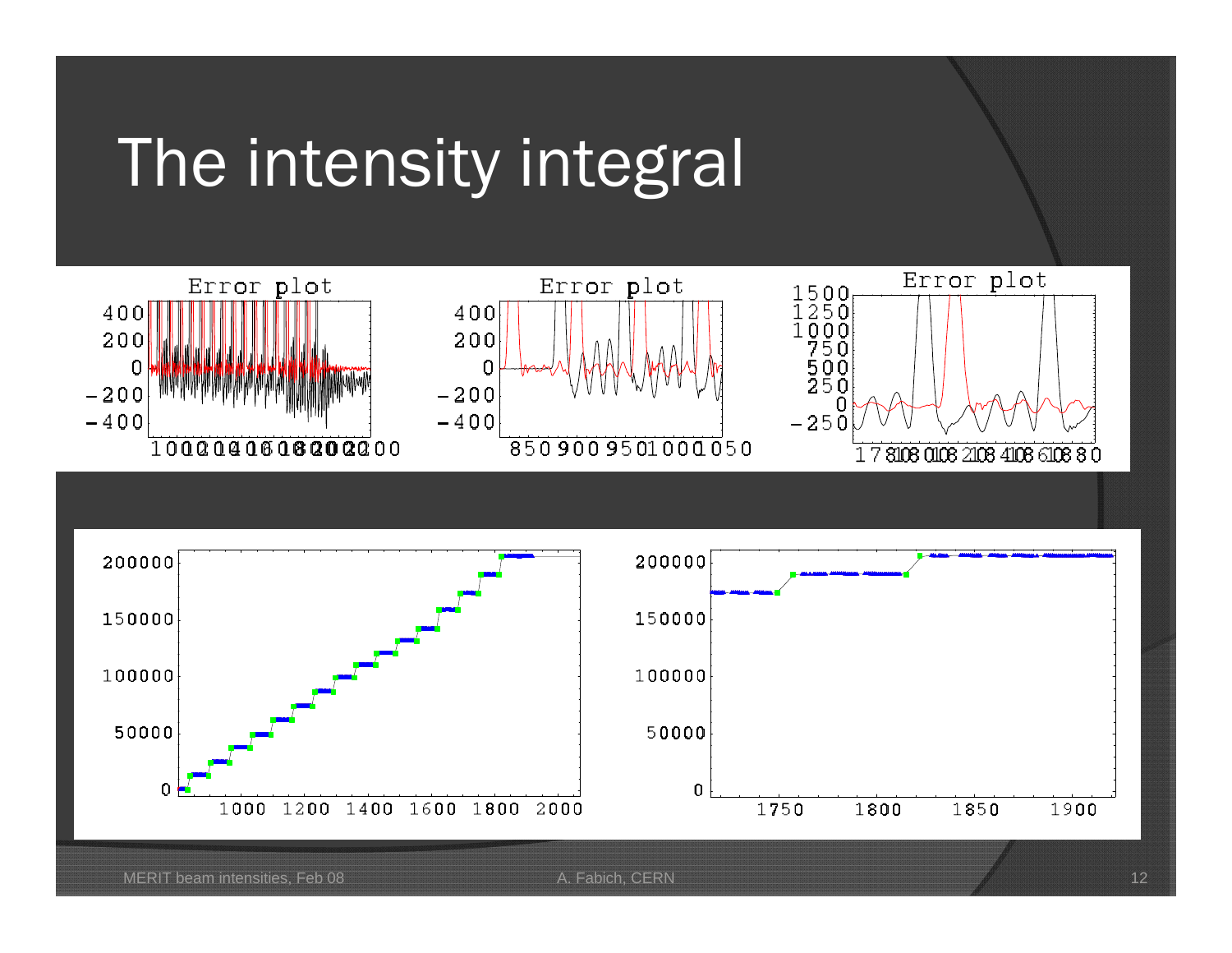### Comparison PSCT - MCT



- $\odot$  Right:
	- $\bullet$ red and green = PSCT (scaled)
	- $\bullet$ Black: ratio MCT/OSCT
- $\odot$  Left: Histogram of black data from right
	- $\bullet$ Peak at 1 is reasonable
	- Some strange peaks and flat distributions
	- $\bullet$ Peak at 0.25 and 0.5 from "wrong" measurements by PSCT in pump-probe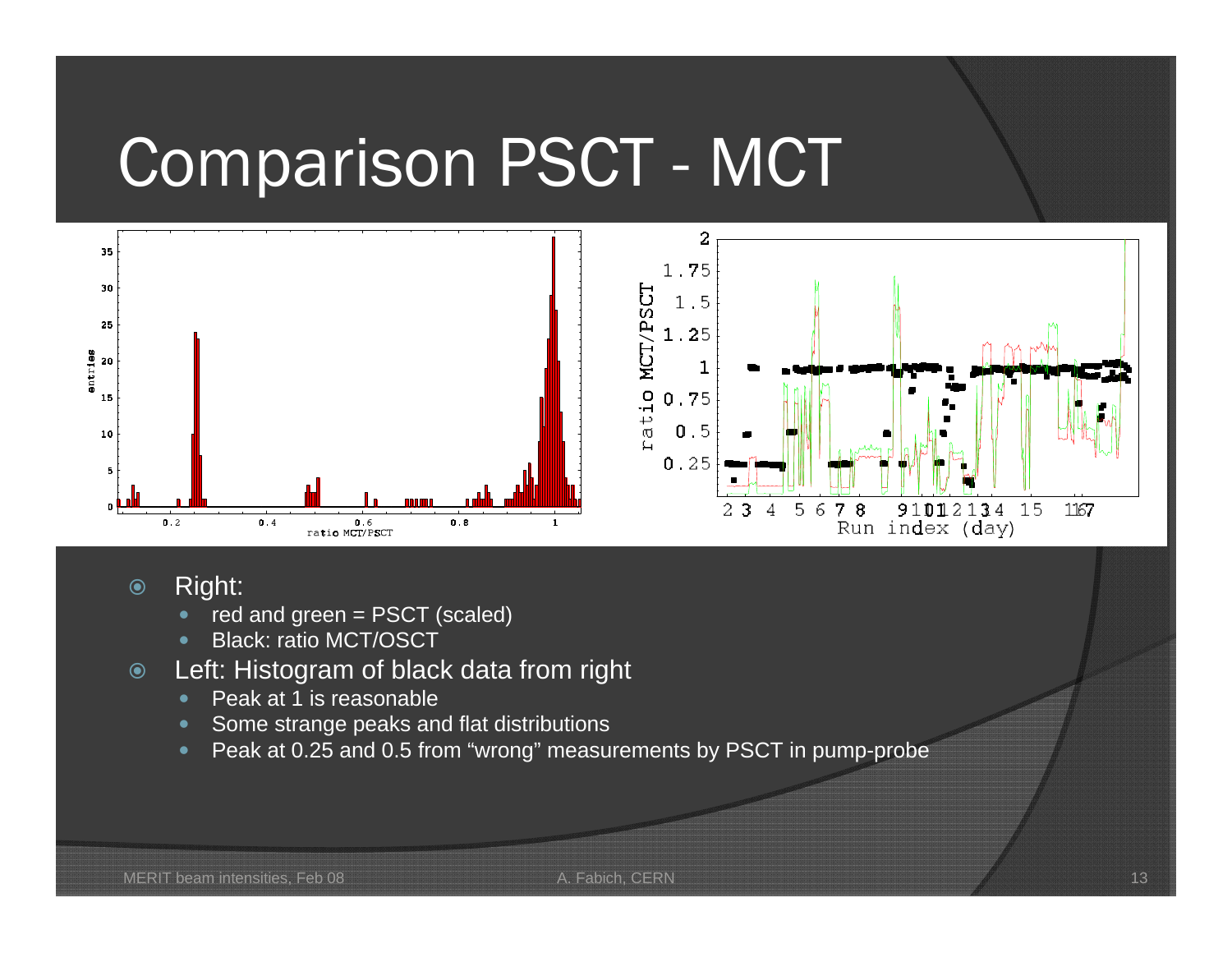# **BSM** data





File General Scope1 Scope2 Scope3 Help

PEX.ONAOS-TS

 $200.0ns/div$ 

2.0V

MX.C-TRAIN PAX.RF-TRAIN  $\Omega$ 

 $2.8<sub>us</sub>$ 

 $+$ F16.UES228-AS 600.0mV/div 2.363V F16.UHZ228-AS 100.0mV/div 394.737mV

Ø.

 $\bigcirc$   $\bigcirc$   $\circ$   $\circ$   $\circ$  PLS  $\bigcirc$ 

CPS:MDPS (26)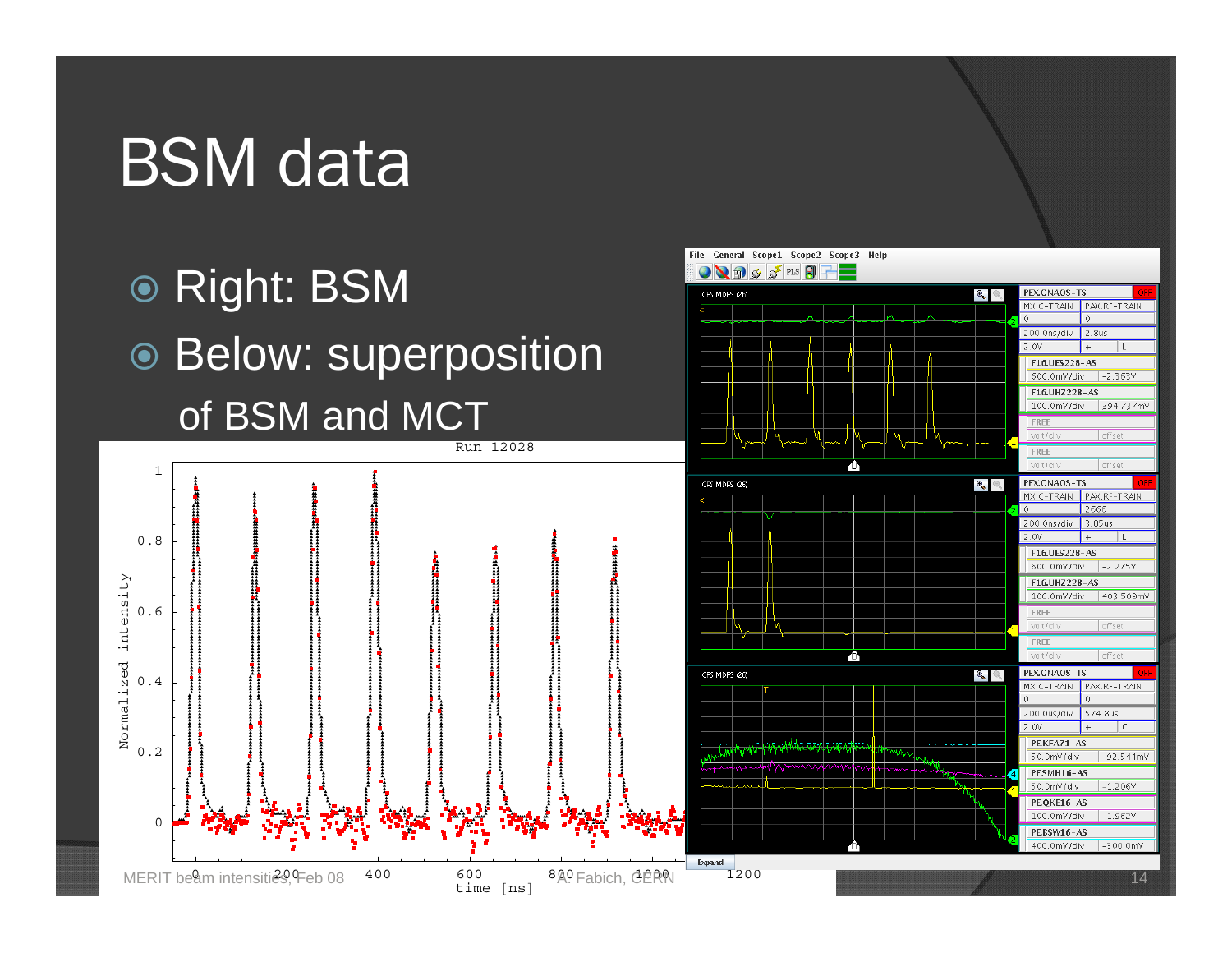#### BSM summary

 Pulse total from single bunch recordings of BSM and MCT are compared.



Poor statistics from BSM (to be verified).